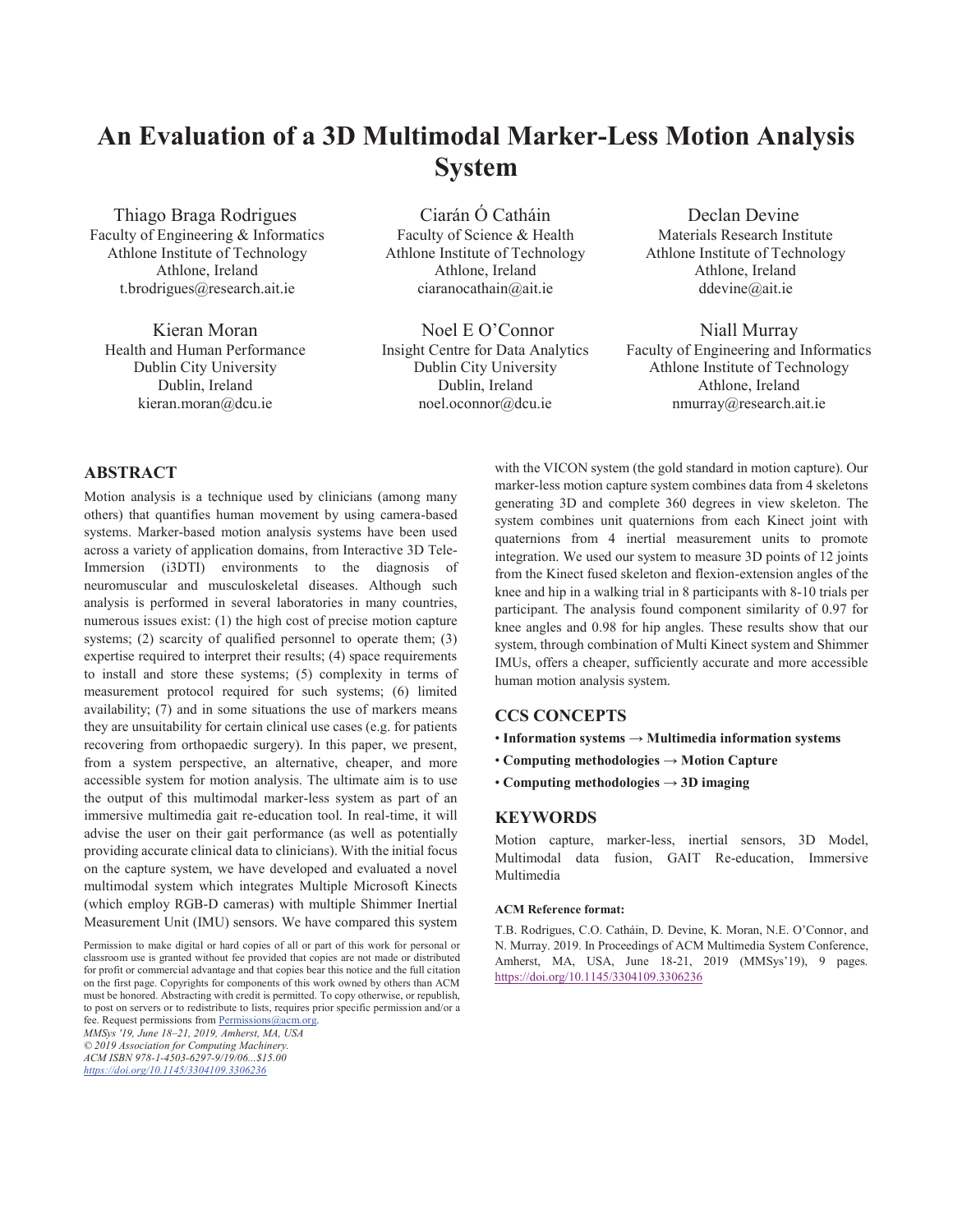

**Figure 1. IMU leg sensor placement. The sensors were placed at mid-points of chest, sacrum, thigh, and tibia.**

### **1 Introduction**

 Motion Capture, or MoCap, is a term used to describe the process of digitalizing a motion, transposing it into a digital format [1]. MoCap technologies have been used in military, sports, medical, robotics, cinema, game creation, and in health, to evaluate a user's performance [2]. There are two main types of MoCap technologies: marker-based motion capture and marker-less-based MoCap. Marker-based technology involves the recording of actions and movements of participants, with reference to markers attached on the body at specific pre-determined anatomical landmarks. Whilst well known marker-based MoCap systems such as the VICON system [3] provide highly accurate data, some of the aforementioned issues exist. Although VICON systems [3] have excellent precision, the cost of equipment can be inhibitive, more than 100000 thousand euros  $[11]$ . There are some situations where high-performance systems like the VICON are not required. The high cost and specific installation make it difficult to be used in clinical applications for example. Also, the need of reflective markers can be an obstacle and invasive for human analysis in elders and persons recovering from orthopaedic surgeries. As a result, research and industry have looked at marker-less MoCap technologies. Technologies such as the Microsoft Kinect [4] (which uses RGB-D cameras) can capture 3D skeleton data using anatomic landmarks. Such systems also potentially provide a better user experience, with no movement restriction and faster set up. Thus, marker-less tracking technologies like the Kinect are an attractive alternative.

 However, the skeletal tracking of a single Kinect has some limitations: (i) it was designed to track the users facing the sensor (frontal views); (ii) it cannot discriminate between the frontal and rear views (e.g. even if the user is facing the opposite direction, the sensor still assumes a frontal view); (iii) its tracking frequently fails due to occlusions (e.g. the arms are occluded by other body parts); (iv) it can tolerate rotations of a user around the vertical axis only up to certain limits; (v) the area within which it can track users is quite limited [5]. Crucially, in terms of model accuracy, different



**Figure 2. Multimodal module diagram with server, Kinects, and inertial sensors**.

joints have variations in accuracies e.g. lower joints are less accurate compared to upper joints  $[6]$ . To have a 360 $^{\circ}$  of tracking area, increasing the field of view and increase precision in skeleton detection, multiples Kinects can be employed for a wider detection range. Thereafter skeletons from all Kinects can be aligned, synchronized, and a full  $360^\circ$  fused skeleton can be generated using matrix transformations and quaternion fusion [7]. However, even with Multi Kinect systems, there are some accuracy issues in particular application domains (e.g. Gait analysis, interaction with virtual reality environments in tasks where high levels of dexterity are required etc.).

To address some of the short comings of a full  $360^\circ$  fused skeleton, the proposed system augments the Multi-Kinect system with an Inertial Measurement Unit (IMU) system. An IMU is an electronic device capable of measuring different parameters of a body like acceleration, force, angular rate, and magnetic field around the object by combining several sensors like accelerometers, gyroscope, and magnetometers [8][9]. To perform biomechanical measurements, such as range of motion, it is necessary to incorporate more than one IMU so that angular evaluation is possible. The sensors are positioned at the midpoint of the limbs to facilitate this evaluation as shown in the scheme in Fig.1 [10]. Hence, between the multi-Kinect and the IMUs, we propose a multimodal marker-less motion analysis system. The aim of this paper is to evaluate if the novel multimodal system which combines marker-less 3D motion capture with low cost inertial sensing provides an accurate method of human motion capture.

#### **2 Related Work**

 Research on human movement analysis using Motion Capture techniques has grown substantially in recent years  $[10][11]$  with existing systems varying in: the number and configuration of cameras; whether or not they use markers; the representation of the captured data; processing algorithms; and application [12].

 Marker-based optical systems are expensive and require high resolution cameras and bespoke software for data processing [13].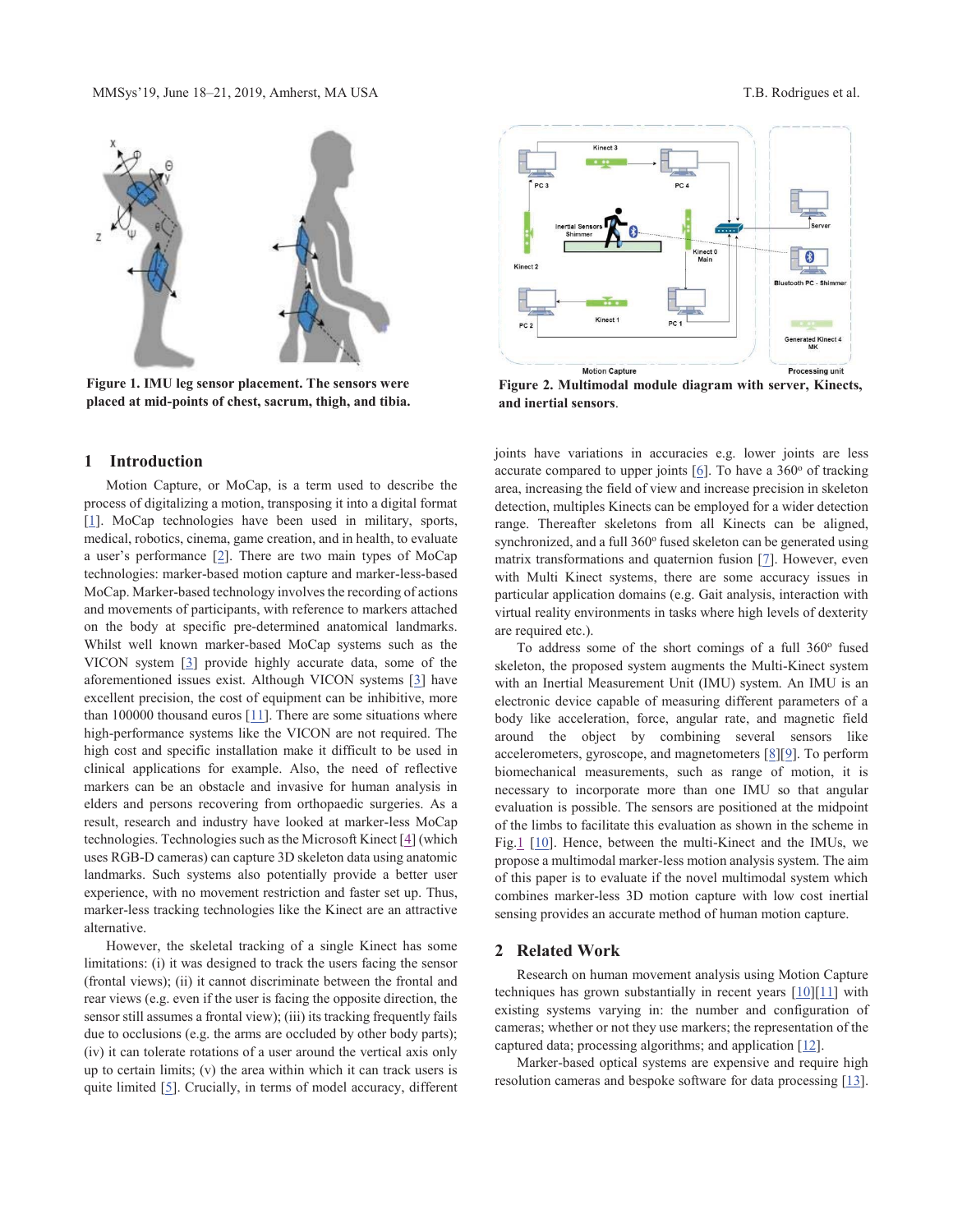

**Figure 3. Kinect arrangement setup.**

 They are the system of choice for motion analysis [14] due to their precision but some drawbacks include high cost, complex set up and the occlusion of markers (post-processing is required to fill gaps). As a result, Marker-less systems such as the Microsoft Kinect are employed to estimate 3D human body motion analysis. Otte et al. [15], investigated the accuracy of a single Kinect for clinical measurement and reported less than 5cm error for all joints when compared with the VICON system. Schlagenhauf et al. [16], proposed a Dual-Kinect tracking system. They compared their system with the VICON and reported absolute error not exceeding 20mm. Geerse et al. [17], proposed a multi-Kinect assessment for quantitative gait against marker-based MoCap system to extract full body kinematics (it did not include inertial sensors) showing spatiotemporal Gait mean of 0.88 compared with VICON. The results of this study concluded that a Multi-Kinect system could provide sufficiently accurate motion analysis. However, their system was not capable tracking full  $360^\circ$  motion and did not consider the view from the back. Such related works have demonstrated the occlusion limitation of a single Kinect and potential of multiple Kinect systems as a viable alternative for motion analysis.

 To compliment the capability of single Kinect systems, inertial sensors have been included to capture relevant and additional motion capture data. The work of Bó et al. in  $[18]$  and  $[19]$  are the closest to our work found in the literature. These authors employed a single Kinect integrated with 6 DOF (Degrees of Freedom) inertial sensors for rehabilitation purposes. They found out that the integration is possible but further improvement in calibration and more degrees of freedom from inertial sensors was required (Our system applies a 9DOF inertial sensor and Multiples Kinect). [19] has also used a single Kinect and inertial sensors to build a system to help post-stroke patients showing application in a clinical setting. However, no integration is described. Other authors fused a single Kinect for low-cost skeleton tracking and refined gesture recognition [20][21] achieving an overall recognition rate of 93%.

Considering these works and to the best of the author's knowledge; the novelties of the system proposed here lies in the fact that: (i) no works in the literature have integrated inertial sensors with a fused Kinect skeleton from multiple Kinect by the combination of 3D points  $(x, y, z)$  and quaternion orientation  $(w, i, z)$ 

j, k) in a 360° view, (ii) it proposes a real-time wireless synchronization and streaming protocol for multiple IMU's. This is important as it supports easy set up and is low cost (the final cost of the system is less than 10% of the cost of a full VICON system); provides 3D and kinematic data with 9 degrees of freedom; enables fully body reconstruction; provides accurate join angles; is markerless, motion capture to be used in any environment. To demonstrate the utility of our system, we report a comparison with the VICON.

 In the next section, we introduce our multimodal system and discuss the results of system testing. The proposed system framework, signal processing, and experimental protocol is also described.

### **3 Experimental and Computational Details**

 The developed multimodal system captures and combines metadata from 4 MS Kinect cameras, and data from 4 Shimmer wearable inertial sensor units. The multimodal system architecture is composed of two main modules: The Multi Kinect module, and the IMU module as shown in Fig. 2.

#### **3.1 Multi Kinect Module**

 Being aware of the limitations of a single Kinect; such as occluded joints and limited area of movement (only front view), a module containing 4 MS Kinects was developed as per Fig. 2. Each Kinect was powered by its own computer (4 quadcore Intel Core i7, 16GB DDR3 RAM, 3.2Ghz and Graphics processing unit) and was connected to the master server which process the data from each Kinect and generates the fused 3D skeleton. Each Kinect captured a skeleton from one view perspective. The angle range of the Kinect is  $57.5^{\circ}$  horizontal and  $43.5^{\circ}$  vertical [5]. The multi-Kinect fusion enables full human body motion capture in 4 views. The multi Kinect system contains 3 components: input, processing, and output. The input component consisted of 4 skeletons (one for each Kinect). The processing component was responsible for synchronization, calibration, noise reduction, and skeleton fusion. The output component returned the original 4 skeleton data and a fused 360° skeleton. For calibration purposes, all Kinects were kept at same height (0.8 meters), and the distance between Kinects in a square arrangement is 4.1 meters. The diagonal distance is 6m. This arrangement is kept for all experiments to provide consistent data  $(Fig. 3)$ .

 To use skeleton data of 4 Kinects, the coordinate transformation between each Kinect into a "master" Kinect was performed. For this transformation, we accepted the frontal Kinect  $(K0<sub>xyz</sub>)$  as the "master" Kinect and all other Kinects referred to that 3D system. Using the coordinate transformation relationship as per eqn. 3, one Kinect's skeleton coordinate system was transformed into the second Kinect's skeleton coordinate system. As a result, the skeleton coordinates in both Kinect skeleton were represented in the same coordinate data system.

 To discover the coordinate transformation matrix, we adopted a closed-form solution using unit quaternions to get a 4×4 transformation matrix [22].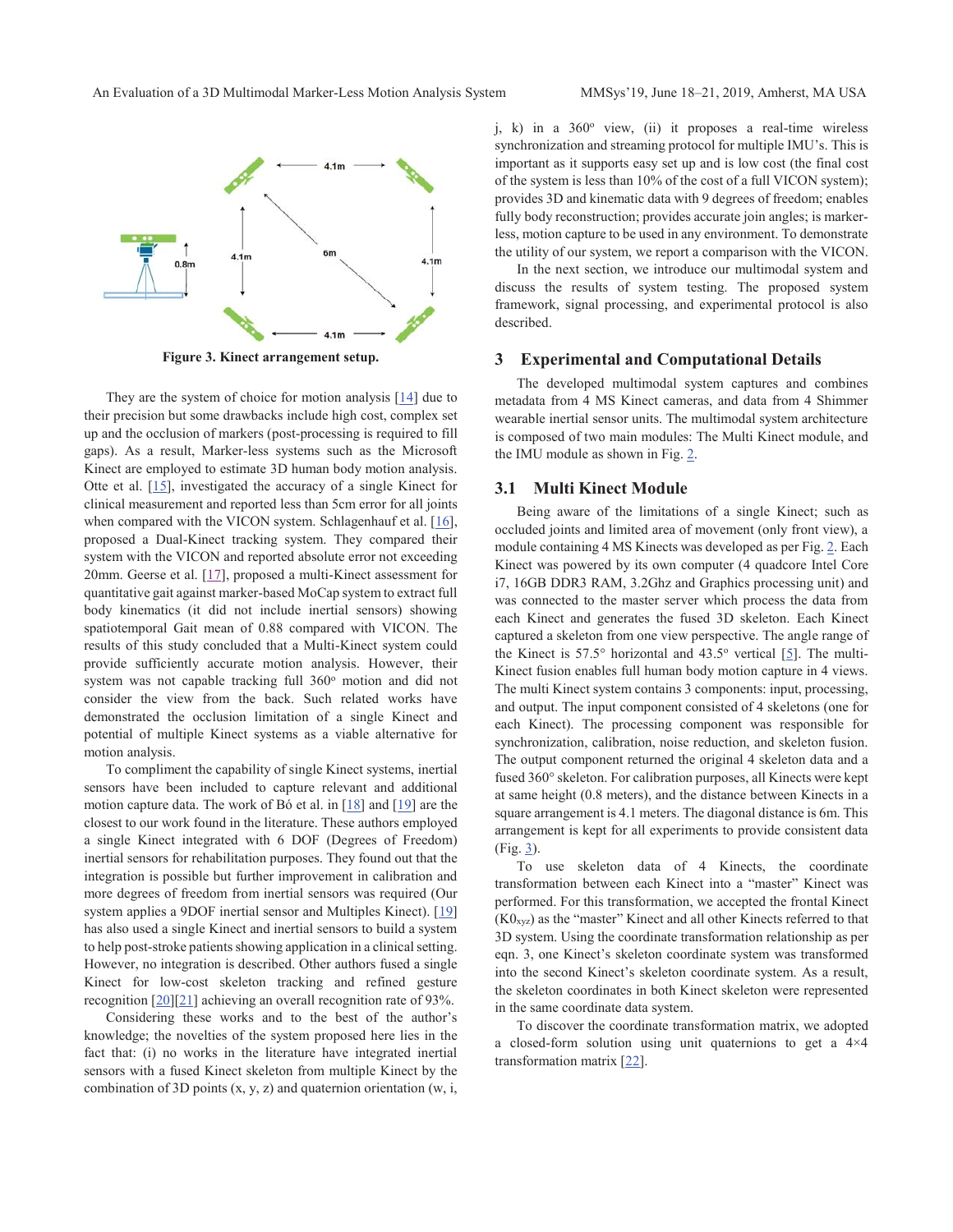MMSys'19, June 18–21, 2019, Amherst, MA USA T.B. Rodrigues et al.

$$
M_{AB} = \begin{pmatrix} R_{[0][0]} & R_{[0][1]} & R_{[0][2]} & Tx \\ R_{[1][0]} & R_{[1][1]} & R_{[1][2]} & Ty \\ R_{[2][0]} & R_{[2][1]} & R_{[2][2]} & Tz \\ 0 & 0 & 0 & 1 \end{pmatrix} \qquad \text{eqn. 1}
$$

Considering:

- a) MAB 4x4 transformation matrix to change one local Kinect A into a global coordinate B.
- b)  $R_{[m][n]}$  The 3x3 rotation matrix
- c)  $T The 3x1 translation vector$

 To discover the transformation matrix of each Kinect (local coordinate system) into the K0 global coordinate system, we applied eqn. 2 as per:

$$
Bi = sR * Ai + T
$$
 eqn. 2

$$
\begin{pmatrix} x' \\ y' \\ z' \end{pmatrix} = s \begin{pmatrix} R_{[0][0]} & R_{[0][1]} & R_{[0][2]} \\ R_{[1][0]} & R_{[1][1]} & R_{[1][2]} \\ R_{[2][0]} & R_{[2][1]} & R_{[2][2]} \end{pmatrix} * \begin{pmatrix} x \\ y \\ z \end{pmatrix} + \begin{pmatrix} Tx \\ Ty \\ Tz \end{pmatrix} \qquad \text{eqn. 3}
$$

- a) Bi  $3xN$  matrix representing the unit quaternion of the Kinect global 3D point
- b) Ai 3xN matrix representing the unit quaternion of the Kinect local 3D point
- c) s Scale factor if needed (default 1)

 To obtain the transformation matrix and calibrate one Kinect skeleton to K0 skeleton, at least four joints must be detected by the two calibrating Kinect at the same time. We assumed that the captured skeleton data was reliable when the person was standing in front of the sensor and two Kinects can track all 20 joints at the same time in a static trial. To get the more accurate transformation matrix, 120 frames of reliable skeleton data were captured. The sum of the 20 joints coordinate difference values between calibrated Kinect and KO was calculated as per eqn. 4.

$$
CDV_i = \sum_{j=0}^{20} \left( \begin{bmatrix} A_j \cdot x \\ A_j \cdot y \\ A_j \cdot z \\ 1 \end{bmatrix} - M_{AB} * \begin{bmatrix} B \cdot x \\ B_j \cdot y \\ B \cdot z \\ 1 \end{bmatrix} \right), (i = 0, ..., 119)
$$
  
eqn. 4

 By comparing 120 sums of the coordinate difference values, the transformation matrix with minimum coordinate difference sum was chosen. Note that because sampling frequency of the multi Kinect system is approximately 35Hz, an oversampling was performed to synchronize the multimodal system This synchronization was achieved by the Kinect server. The server ensured the packets for each Kinect arrived at the simultaneously to ensure synchronization.

# **3.2 Inertial Measurement Unit**

 The IMU module contained 4 IMU Shimmer sensors. A realtime wireless synchronization and streaming protocol for multiple IMU was developed. The developed protocol fused in real-time accelerometer, gyroscope, and magnetometer data and generated the quaternion orientation. The data was synchronized with the computer CPU clock ensuring no data is lost.

 A MATLAB script for the multi IMU screaming was developed to perform the following capture protocol: sampling frequency of all sensors was defined to be 51.2Hz; internal configuration of each IMU; synchronization between the sensors; start/stop IMU system data capture. More specifically in terms of internal configuration of each IMU, 10 streams of data were captured: 3D acceleration from accelerometer (Accxyz), 3D angular velocity from gyroscope (Gyro<sub>xyz</sub>), 3D magnetic field from a magnetometer ( $Mag<sub>xyz</sub>$ ), and a timestamp  $[23]$ . As discussed later in this section, the Acc<sub>xyz</sub>, Gyroxyz, Magxyz, were fused to provide quaternion representation. The Shimmer IMU has sufficient internal memory to store sessions but each of the sensors has its own time clock. Hence, synchronization of all 4 IMU during data capture is required. An algorithm was designed and implemented to achieve synchronization. Pseudo code for this algorithm is provided in Algorithm 1.

 To represent orientation of a rigid body or frame coordinates in 3D space, a quaternion representation was employed. This complex number representation can define any spatial rotation around a fixed point or coordinate system. A quaternion  $q = [q_0 q_1 q_2 q_3]$ , can be used to get an angle  $\theta$  about a fixed Euler axis [7][22] and eqn. 5. To get the angle between two joints with Shimmer, quaternion matrixes were obtained by the fusion of the 3 Shimmer internal modules (Accxyz, Gyroxyz, Magxyz,) using a Madgwick-based orientation filter [24].

 The quaternion generated by the function can represent spatial rotation of each shimmer and represents angle in each axis. Having each Euler angle, it is then possible to reference one Shimmer to another and get the angle between two sensors. The angle between two IMU was used as part of the walking evaluation during experiments. The integration of the multi Kinect skeleton and IMU Modules was achieved by combining unit quaternions from 2 Kinect joints Kxyz and quaternions from the IMU located in the midpoint of those 2 joints  $q = [q_0 q_1 q_2 q_3]$  by rotating the quaternion q around vector v directing the two Kinect joints ( $v = K1 - K2$ ) (eqn. 6 and Fig. 4). After getting the angles of IMU and Kinect, the angles are merged, and a combined output is generated.

$$
\begin{bmatrix}\n\phi \\
\theta \\
\psi\n\end{bmatrix} = \begin{bmatrix}\n\arctan \frac{2(q_0 q_1 + q_2 q_3)}{1 - 2(q_1^2 + q_2^2)} \\
\arcsin(2(q_0 q_2 - q_3 q_1)) \\
\arctan \frac{2(q_0 q_3 + q_1 q_2)}{1 - 2(q_2^2 + q_3^2)}\n\end{bmatrix}
$$
\neqn. 5  
\n
$$
\phi - \text{rotation about the } x \text{ axis}
$$
\n
$$
\theta - \text{rotation about the } y \text{ axis}
$$

 $\Psi$  – rotation about the z axis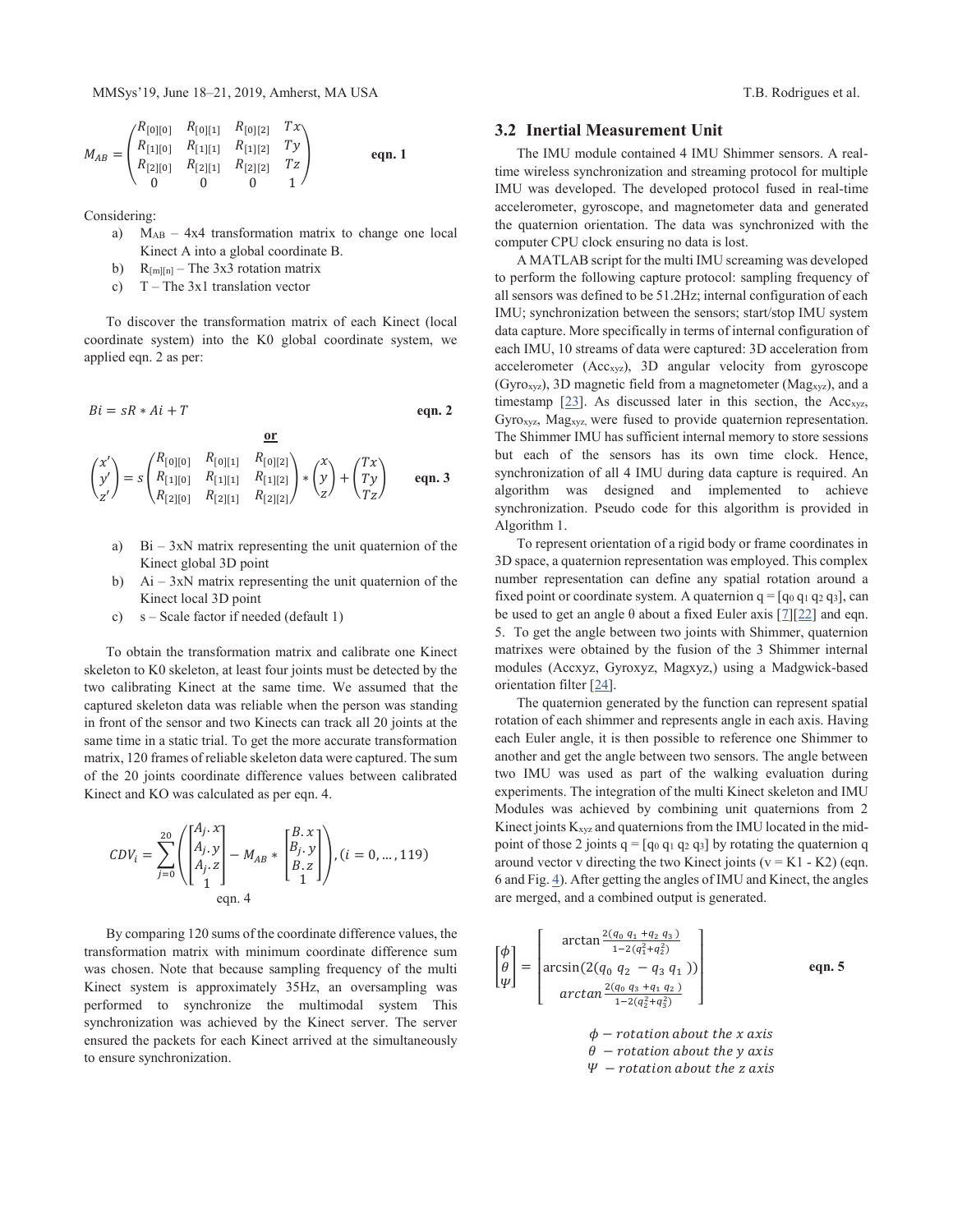| Algorithm 1: Real-time Multi Shimmer Streamer |  |  |  |  |  |
|-----------------------------------------------|--|--|--|--|--|
|-----------------------------------------------|--|--|--|--|--|

| function MultiShimmer(comPorts, jointNames, captureTime)                       |  |  |  |  |
|--------------------------------------------------------------------------------|--|--|--|--|
| <b>Input:</b> 4 com Ports (one for each IMU), joint names, and capture time    |  |  |  |  |
| <b>Output:</b> The .csv files containing each IMU data                         |  |  |  |  |
| if all sensors are connected through BT protocol then<br>1:                    |  |  |  |  |
| 2:<br>Define Shimmer Handle Class instance;                                    |  |  |  |  |
| 3:<br>Define sample rate;                                                      |  |  |  |  |
| 4:<br>Set internal board to 9DOF;                                              |  |  |  |  |
| 5:<br>Enable Shimmer internal sensors (Acc, Gyro, Mag);                        |  |  |  |  |
| 6:<br>Synchronize sensor clock with PC                                         |  |  |  |  |
| 7:<br><b>if</b> IMUs are ready to capture then                                 |  |  |  |  |
| 8:<br>Start assessment and capture                                             |  |  |  |  |
| 9:<br>Audio alert                                                              |  |  |  |  |
| 10:<br>while elapsed $Time <$ capture $Time$ do                                |  |  |  |  |
| Write data in CVS file<br>11:                                                  |  |  |  |  |
| 12:<br>IMU quaternion sensor fusion                                            |  |  |  |  |
| 13:<br>end while                                                               |  |  |  |  |
| 14:<br>Stop assessment and capture                                             |  |  |  |  |
| Audio alert<br>15:                                                             |  |  |  |  |
| 14:<br>Write the percentage of received packets to detect any lost information |  |  |  |  |
| 15:<br>end                                                                     |  |  |  |  |
| Disconnect Shimmers<br>16:                                                     |  |  |  |  |
| 21:<br>end                                                                     |  |  |  |  |
| 22: end                                                                        |  |  |  |  |

[Algorithm 1. The function receives COM ports, joint names and capture time and generates synchronized and calibrated sensor data. The function also generates quaternions for Euler angle calculation]

$$
v' = \begin{bmatrix} v_1' \\ v_2' \\ v_3' \end{bmatrix} \begin{bmatrix} (1 - 2q_2^2 - 2q_3^2) & 2(q_1q_2 + q_0q_3) & 2(q_1q_3 - q_0q_2) \\ 2(q_1q_2 - q_0q_3) & (1 - 2q_1^2 - 2q_3^2) & 2(q_2q_3 + q_0q_1) \\ 2(q_1q_3 + q_0q_2) & 2(q_2q_3 - q_0q_1) & (1 - 2q_1^2 - 2q_2^2) \end{bmatrix} \begin{bmatrix} v_1 \\ v_2 \\ v_3 \end{bmatrix} \text{ eqn. 6}
$$

#### **3.3 Experimental protocol**

 The experimental protocol adheres to the approach taken in numerous related works in the literature [25][26][27] and included a number of steps:

- a) Participants recruitment;
- b) Information sheet and consent form;
- c) Joint measurements;
- d) Plug-in Gait marker placement [28];
- e) 8 to 12 Trials per participant (1 calibration and walks);

 8 healthy participants completed 12 trials each, providing a total of 96 individual datasets. During each trial, motion data was captured using our multimodal system and VICON simultaneously, hence allowing direct comparison.

 Before the experiment, an information sheet was given to each participant to explain the experiment, purposes of the project, and data confidentiality. The participant was also required to sign a consent form. As part of the set-up stage of the experiment, reflective markers were placed on the body following the Plug-In-Gait methodology from VICON [28]. Each marker placement and measurement took approximately 45 minutes. After mark placement, joint measurements were taken to give additional data of each participant. This measurement was taken in the following body segments: arms, legs, height, hip, and shoulders. Finally, the



**Figure 4 – (a) Kinect joint index, (b) VICON Plug-in-Gait marker placement**

4 Shimmer IMUs were attached to the participant's body located at mid-points of chest, sacrum, thigh, and tibia (Fig. 1). Before data collection, static trials were performed to calibrate the Multi Kinect system, the IMUs, and VICON systems.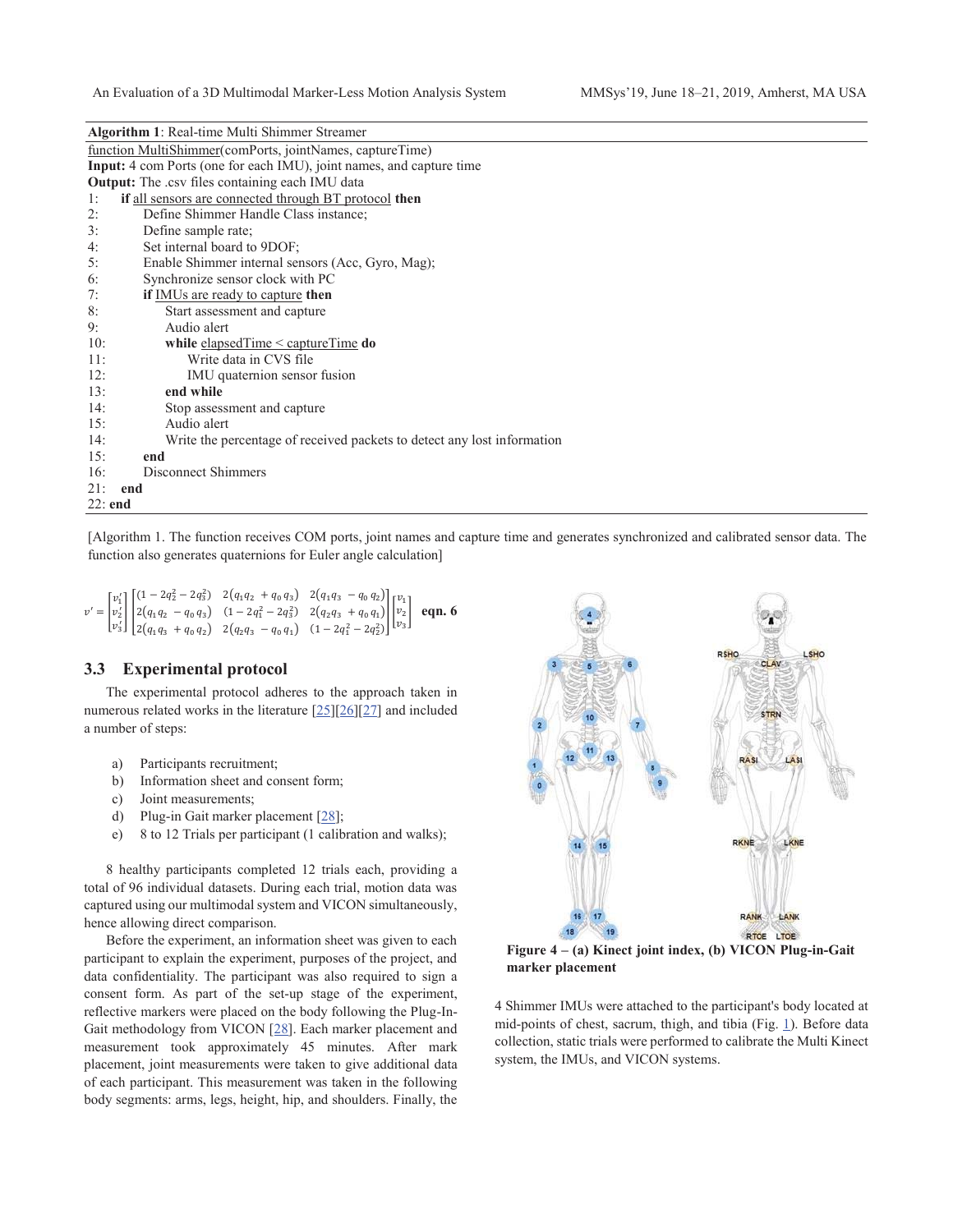

**Figure 5 – Gait cycle representation** 

# **3.4 Data and signal processing**

 3 distinct datasets were captured for each user in each trial: Multi Kinect, Shimmer, and VICON. The Multi Kinect dataset of 5 skeletons (4 single Kinect Skeletons and 1 fused Kinect Skeleton) was stored in a .csv file and each skeleton were composed of 20 joint points. Data from Shimmer IMU was stored in a matrix format as described above. The VICON dataset, like Kinect, was in 3D position format, and was captured ( $VICON<sub>xyz</sub>$ ) on a per reflective marker basis. During each trial, some of the markers were occluded (a known problem with VICON). Hence, post the test, each VICON trial needed to be processed separately, frame per frame, to ensure all gaps were filled using spline fill and pattern fill gap filling operations [28].

 To compare VICON and each Kinect three tasks needed to be completed: (1) select Kinect joints that can be related to VICON reflective markers (e.g. same body segment; right arm, right leg, hip; (2) change VICON local coordinate system into Kinect global coordinate system; (3) synchronize both systems with an external event. For (3), a jump in a force plate was used and as such each event captured by the force plate generated a trigger for the systems.

 As per Fig. 4, 12 joints were selected via the Plugin GAIT and were compared with respective Kinect joints. These were: right shoulder (3\_RSHO), shoulder centre (5\_CLAV), left shoulder (6\_LSHO), spine (10\_STRN), right hip (12\_RASI), left hip (13\_LASI), right knee (14\_RKNE), left knee (15\_LKNE), right ankle (16\_RANK), left ankle (17\_LANK), right foot (18\_RTOE), and left foot (19\_LTOE); all of which are important for GAIT variable extraction and analysis. Fig.  $6$  shows that there is a difference between VICON markers and Kinect joint. This difference is explained because each marker is attached onto skin whilst Kinect joints are inferred in the anatomic position for the joint. However, this difference is not considered for joint signal comparison, and it was filtered during calibration procedure.

 It is possible to develop comparison methods using Crosscorrelation for each single Kinect and Multi Kinect with VICON. The Cross-correlation is the similarity measurement of two signals with the displacement of one relative to other. This correlation has many uses like pattern recognition and signal displacement [29]. Considering each joint point in space (Kinect<sub>xyz</sub> and VICON<sub>xyz</sub>) as 3 distinct signals, the correlation of the signal can be evaluated. For the multimodal system, Principal Component Analysis (PCA) was applied. PCA is the statistic method to orthogonally convert a set



**Figure 6 – 3D VICON and Multi Kinect points placement**

**Table 1. Joint location difference in cm: VICON and Multi Kinect comparison.**

| Joints/differences in cm |           |      |                |        |             |  |
|--------------------------|-----------|------|----------------|--------|-------------|--|
| <b>RSHO</b>              | CLAV LSHO |      | <b>STRN</b>    | R ASI  | LASI        |  |
| 4.06                     | 8.70      | 0.15 | 1.12           | - 1.81 | 0.98        |  |
| RKNE.                    | LKNE –    |      | RANK LANK RTOE |        | <b>LTOE</b> |  |
| 4.53                     | 2.58      | 0.33 | 2.31           | 392    | 392         |  |

of observations of possibly correlated variables into linear observations called Principal Components [30].

 A single trial was achieved when the participant completed a full gait cycle 0-100% (Fig. 5). This cycle happens when the participant step on the ground (heel strike), removes the heel stepping with other foot (initial swing), and step on the ground with the same foot in heel strike (terminal swing) [31]. The three streams of data (Kinects, Shimmer, and VICON) were normalized and synchronized showing a gait cycle.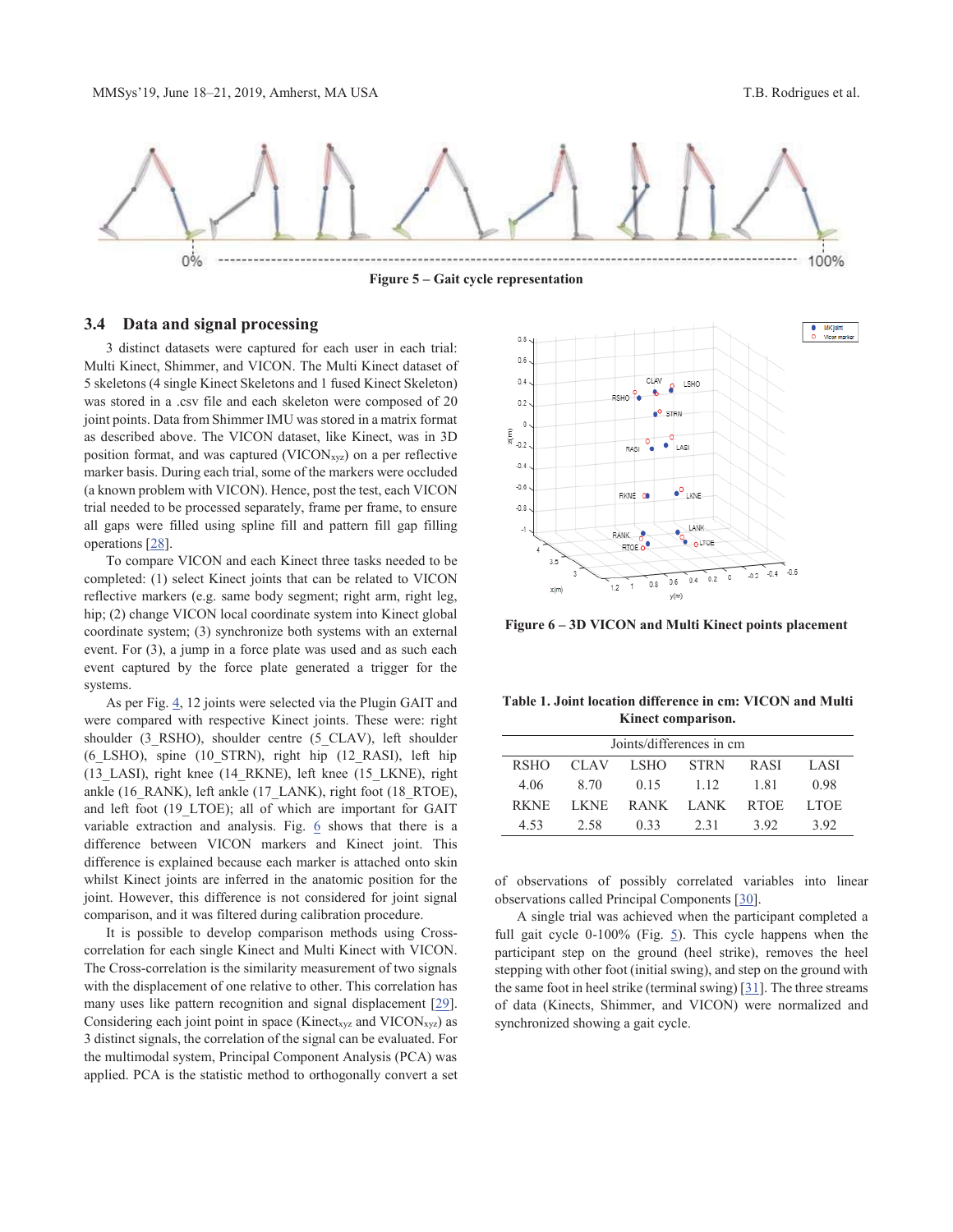

# **4 Results and Discussion**

To evaluate the Multimodal System, we performed analysis on the cross-correlation of VICON and each Kinect, and principal components analysis of VICON with the multimodal system. The results are presented in the following sections.

# **4.1 Comparing VICON vs multi Kinect: difference in 3-dimensional space per joint and Cross-correlation**

Table 1. shows difference in 3-dimensional space comparison between Kinect system joint locations and the VICON system. The mean difference between joint locations was found to be 3.10 cm for all joints in all trials. As expected and stated by the author in [6], some joints were more accurate than others. For lower extremity joints, the results did not surpass 4cm. This 3D signal difference did not influence the joint angles and variables that were captured and analyzed for knee and hip flexion angle. To further investigate the results on Table  $\underline{1}$ , we have done cross-correlation analysis on VICON and Kinect signals. This analysis can measure the similarity of two signals over time. The results of this crosscorrelation are presented in Table 2.

The Cross-correlation between VICON and Kinect shows that the frontal Kinect  $(K_0)$  and the Multi Kinect  $(MK)$  have better results for cross-correlation 0.86 and 0.85 than the other combinations as expected. The results for VICON and Kinects can be explained because the walking motion was performed towards the K0 and the sensor was programmed in a manner such that the best capture occurs when user faces the device. However, a single Kinect is not enough for a full  $360^\circ$  capture. Considering that the Multi Kinect skeleton is formed by the fusion of lateral and posterior Kinects (K1, K2, and K3), the Multi Kinect could maintain a stable joint correlation (0.85). The results for cross-correlation for Kinects 1, 2, and 3 have demonstrated that the correlation of each Kinect compared against VICON depends on which Kinect the participant is facing. This problem is overcome with a 3D multi Kinect in use.



**Table 2. Cross-correlation per joint** 

|             |                |      |                | ×.<br>J |      |
|-------------|----------------|------|----------------|---------|------|
| Joint       | K <sub>0</sub> | K1   | K <sub>2</sub> | K3      | МK   |
| <b>RSHO</b> | 0.98           | 0.58 | $-0.39$        | 0.44    | 0.98 |
| <b>CLAV</b> | 0.74           | 0.41 | $-0.34$        | 0.26    | 0.74 |
| <b>LSHO</b> | 0.98           | 0.60 | $-0.44$        | 0.45    | 0.98 |
| <b>STRN</b> | 0.97           | 0.51 | $-0.37$        | 0.34    | 0.97 |
| <b>RASI</b> | 0.95           | 0.36 | $-0.26$        | 0.18    | 0.95 |
| LASI        | 0.94           | 0.39 | $-0.29$        | 0.16    | 0.94 |
| <b>RKNE</b> | 0.82           | 0.35 | $-0.11$        | 0.09    | 0.85 |
| <b>LKNE</b> | 0.80           | 0.08 | $-0.14$        | 0.12    | 0.81 |
| <b>RANK</b> | 0.82           | 0.36 | $-0.19$        | 0.47    | 0.76 |
| LANK        | 0.89           | 0.21 | $-0.11$        | 0.34    | 0.84 |
| <b>RTOE</b> | 0.60           | 0.28 | $-0.18$        | 0.39    | 0.64 |
| <b>LTOE</b> | 0.80           | 0.19 | $-0.09$        | 0.33    | 0.78 |
| Mean        | 0.86           | 0.36 | $-0.24$        | 0.30    | 0.85 |

# **4.2 VICON vs (multi Kinect + shimmer): Knee and Hip angles**

 Hip and knee angles were evaluated as these joints are weightbearing joints and most susceptible to require bone surgical interventions [32]. To evaluate angles from all data sets, two approaches were used: first, having three distinct points in space and second: from the quaternion function and Euler angles from two IMU. The angle between 3 points is equivalent of the angle between two vectors defined by same 3 points (eqn.7-9). Considering 3 points P1, P2, and P3 and vectors  $u$  and  $v$ :

$$
u = P1 - P2 \text{ and } v = P3 - P2
$$
  
\n
$$
\cos\theta = \frac{u \cdot v}{|u||v|}
$$
 eqn.8

$$
\theta = \arccos\left(\frac{u \cdot v}{|u||v|}\right) \qquad \text{eqn.9}
$$

 Fig. 7 presents a comparison of the VICON and the Multimodal System for knee flexion angles in a gait cycle. Fig.  $8$  shows the same comparison for hip flexion angles. The main areas of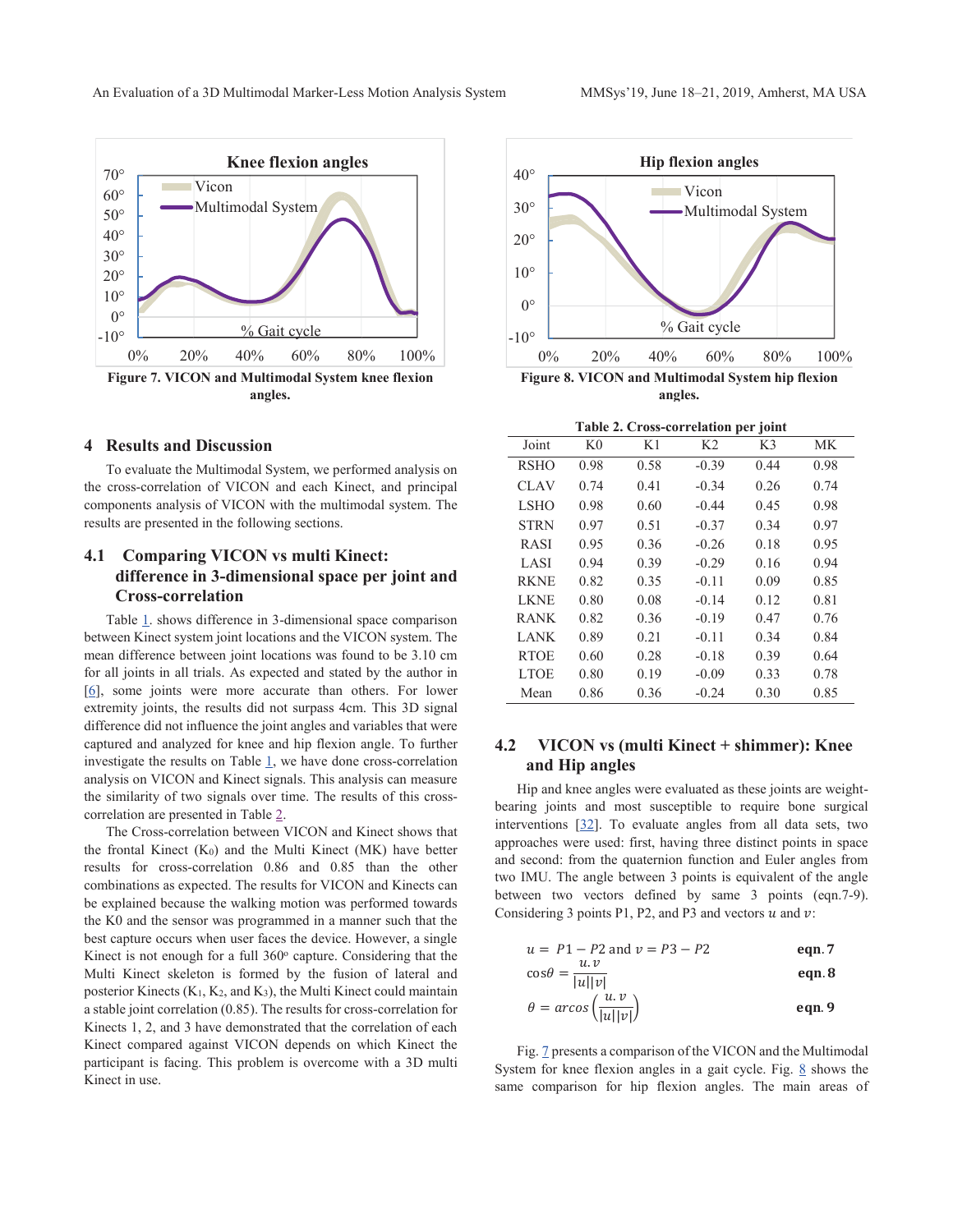**Table 3. PCA of flexion angles – Component table** 

| System              | Knee Flexion |         |         | Hip Flexion |  |
|---------------------|--------------|---------|---------|-------------|--|
| Component:          | 1            | 2       | 1       | 2           |  |
| Vicon               | 1            | 0.01    |         | 0.19        |  |
| Kinect 0            | 0.97         | 0.00    | 0.98    | 0.10        |  |
| Kinect 1            | $-0.49$      | 0.06    | $-0.55$ | 0.45        |  |
| Kinect 2            | $-0.36$      | 0.08    | $-0.37$ | $-0.10$     |  |
| Kinect <sub>3</sub> | 0.71         | $-0.27$ | 0.33    | 0.85        |  |
| Multi Kinect        | 0.80         | 0.24    | 0.97    | $-0.19$     |  |
| Shimmer             | 0.96         | 0.12    | 0.99    | $-0.03$     |  |
| MM System           | 0.97         | 0.19    | 0.98    | $-0.02$     |  |

difference are highlighted in red: where the results exceed one standard deviation from VICON. From the figures presented, the x axis shows the percentages of gait from 0 to 100%. The initial phase 0% happens when the heel contacts the ground and 100% when the same heel contacts the ground. The y axis represents flexion angles of hip and knee. The grey curve reflects one standard deviation from Vicon. From these graphs, we can see visual representation of the gait cycle graphs of Shimmer IMU, Multimodal System and VICON.

 To ensure we considered similarities between the VICON and the other systems (Kinect frontal "K0", Multi Kinect, Shimmer, and Multimodal System), statistical analysis was performed. Principal Component Analysis (PCA) was employed as it can extract the main components of variance and correlation. KMO & Bartlett's Test of Sphericity [33] was employed as it is a measure of sampling adequacy of the data for component analysis for knee and hip angles. The KMO value must be above 0.6. and the sigma value less than 0.05%. The KMO value for knee angles was 0.714 and 0.657 for hip angles. Sigma values found of 0.02% and 0.03%. These values assure PCA suits the data we analysed.

 *PCA in knee and hip flexion***.** PCA was employed to determine (via variance), how many components could be used in the analysis. The Total Eigenvalue must be above 1 in order to have a valid component. Eigenvalues of two main components of knee flexion groups were 5.34 and 1.4 and only components 1 and 2 were used. Component 1 explained 69.68% of variance, and component 2 explained 15.89%. Table  $\frac{3}{2}$  shows similarity of systems based on component 1 and 2 for the knee flexion group. We can state that two groups are similar when they have component analysis close to 1. Because of that, we have found out similarity in: VICON with Kinect 0, Shimmer, and Multimodal System (0.97, 0.96 and 0.97, respectively). Eigeinvalues of two main components of hip flexion groups are 6.17 and 1.04. Components 1 and 2 are used. Component 1 explained 7.14% of variance, and component 2 explained 13.05%. Table 3 also shows similarity of systems based on component 1 and 2. Similarity found in: VICON with Multimodal System (0.98). These results indicate that only a single Kinect or an IMU would be enough to represent angles, but they do not represent the combined system. A single Kinect does not represent the full 3D body in 360° and an IMU does not give 3D points in space.

#### **5 Conclusion**

 This work presented a novel multimodal motion capture system, that combined a multiple Kinects module and inertial sensors module. The system performance was compared with the gold standard VICON system. This comparison included comparing VICON signals against all possible multi Kinect 3D Kinect skeleton composed of 4 physical Kinects and 1 generated 360<sup>o</sup> multi Kinect skeleton. We have also compared VICON flexion-extension angles with our multi Kinect system and multimodal system (multi Kinect + Shimmer IMU). The results have presented analysis and discussion on signals differences between the proposed system and VICON; as well as angles estimation differences from inertial sensors integration. Our analysis has demonstrated the utility of our multimodal system (inclusive of its limitations). Based on this, many potential use cases of the Multimodal system can be proposed. The system can promote angle estimation from the IMUs and position in space of multi Kinect.

 The proposed system is cheaper; easy to be set up; show clear and easily interpretable results; marker-less; supports 360 degrees of motion analysis; is easily portable and does not require large set up space or environment. Future work will include the use of the Multimodal System for Gait variable analysis, build a Machine Learning model on captured dataset to detect patterns for the "normal" Gait, and the use the model in real-time as an immersive multimedia haptic/Augmented Reality feedback tool for Gait reeducation.

## **ACKNOWLEDGMENTS**

The work presented in this paper has been supported by the Irish Research Council under grant GOIPG/2017/803. This publication has emanated from research conducted with the financial support of Science Foundation Ireland (SFI) under grant number SFI/12/RC/2289 and under grant number SFI/12/RC/3918.

#### **REFERENCES**

- [1] Francis Quek, David McNeill, Robert Bryll, Susan Duncan, Xin-Feng Ma, Cemil Kirbas, Karl E. McCullough, and Rashid Ansari. 2002. Multimodal human discourse: gesture and speech. ACM Trans. Comput.-Hum. Interact. 9, 3 (September 2002), 171-193. DOI=http://dx.doi.org/10.1145/568513.568514
- [2] Peng-zhan Chen, Jie Li, Man Luo, and Nian-hua Zhu. 2015. Real-Time human motion capture driven by a wireless sensor network. Int. J. Comput. Games Technol. 2015, Article 4 (January 2015), 1 pages. DOI: https://doi.org/10.1155/2015/695874
- [3] Vicon. Motion Capture Systems. Retrieved March 10, 2017 from https://www.vicon.com/
- [4] Kinect for Xbox One | Xbox. Retrieved March 10, 2017 from http://www.xbox.com/en-US/xbox-one/accessories/kinect
- [5] Microsoft Kinect Sensor Evaluation. Retrieved March 10, 2017 from https://ntrs.nasa.gov/search.jsp?R=20110022972
- [6] Simon Choppin, Ben Lane, and Jonathan Wheat. 2014. The accuracy of the Microsoft Kinect in joint angle measurement. Sports Technology 7, 1-2 (March 2014), 98–105. DOI:http://dx.doi.org/10.1080/19346182.2014.968165
- Quaternion from rotation matrix. [four-parameter representation of coordinate transformation matrix]. Retrieved March 10, 2017 from https://ntrs.nasa.gov/search.jsp?R=19780048191<br>Volker Kempe. Preface. Inertial
- [8] Volker Kempe. Preface. Inertial MEMS, xiii-xiv. DOI:http://dx.doi.org/10.1017/cbo9780511933899.001 Ian Editor (Ed.). 2008.
- [9] Norhafizan Ahmad, Raja Ariffin Raja Ghazilla, Nazirah M. Khairi, and Vijayabaskar Kasi. 2013. Reviews on Various Inertial Measurement Unit (IMU) Sensor Applications. International Journal of Signal Processing Systems (2013), 256–262. DOI:http://dx.doi.org/10.12720/ijsps.1.2.256-262